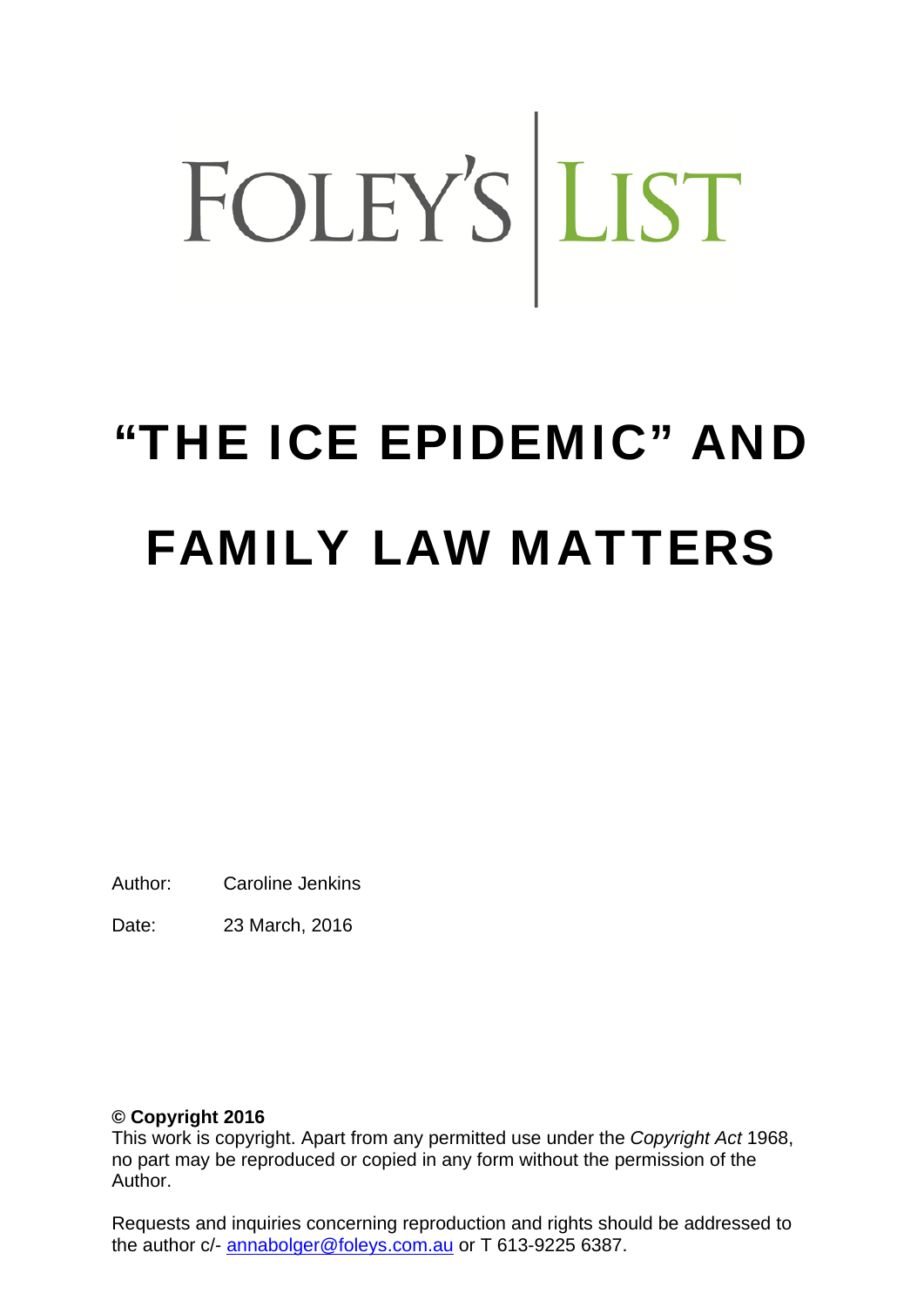

**"THE ICE EPIDEMIC" AND FAMILY LAW MATTERS** 

In my twelve years as a Family Law barrister I have encountered numerous clients who were either dependent on Ice or who were ex-partners of ice users. In addition, prior to coming to the bar, I was a member of the Victoria Police Force for over ten years and thus experienced first-hand the violence and other dysfunctional behaviour associated with amphetamines and drugs generally. I have drawn on my experience in both of these roles in preparing this presentation. In addition, I have used the resources of The National Centre for Education and Training on Addiction ("NCETA")<sup>1</sup>, which has recently released an online training course for people working on the frontline with Ice users. The NCETA website was particularly useful when researching current statistics but also contained a practical guide for dealing with clients who have used Ice and who may have reduced brain functioning and/or be prone to becoming aggressive. Given the increase in Ice use over the last five years or so, with weekly users doubling since 2010<sup>2</sup>, Family Law practitioners would be well advised to familiarise themselves with this information as they are increasingly likely to be exposed to ice users or families otherwise impacted by users of the drug.

<sup>1</sup> www.nceta.androgogic.com.au.

 $<sup>2</sup>$  NCETA Ice Training for Front Line workers – Module 1, Topic 1.2.4 How often do people use</sup> methamphetamine / Ice?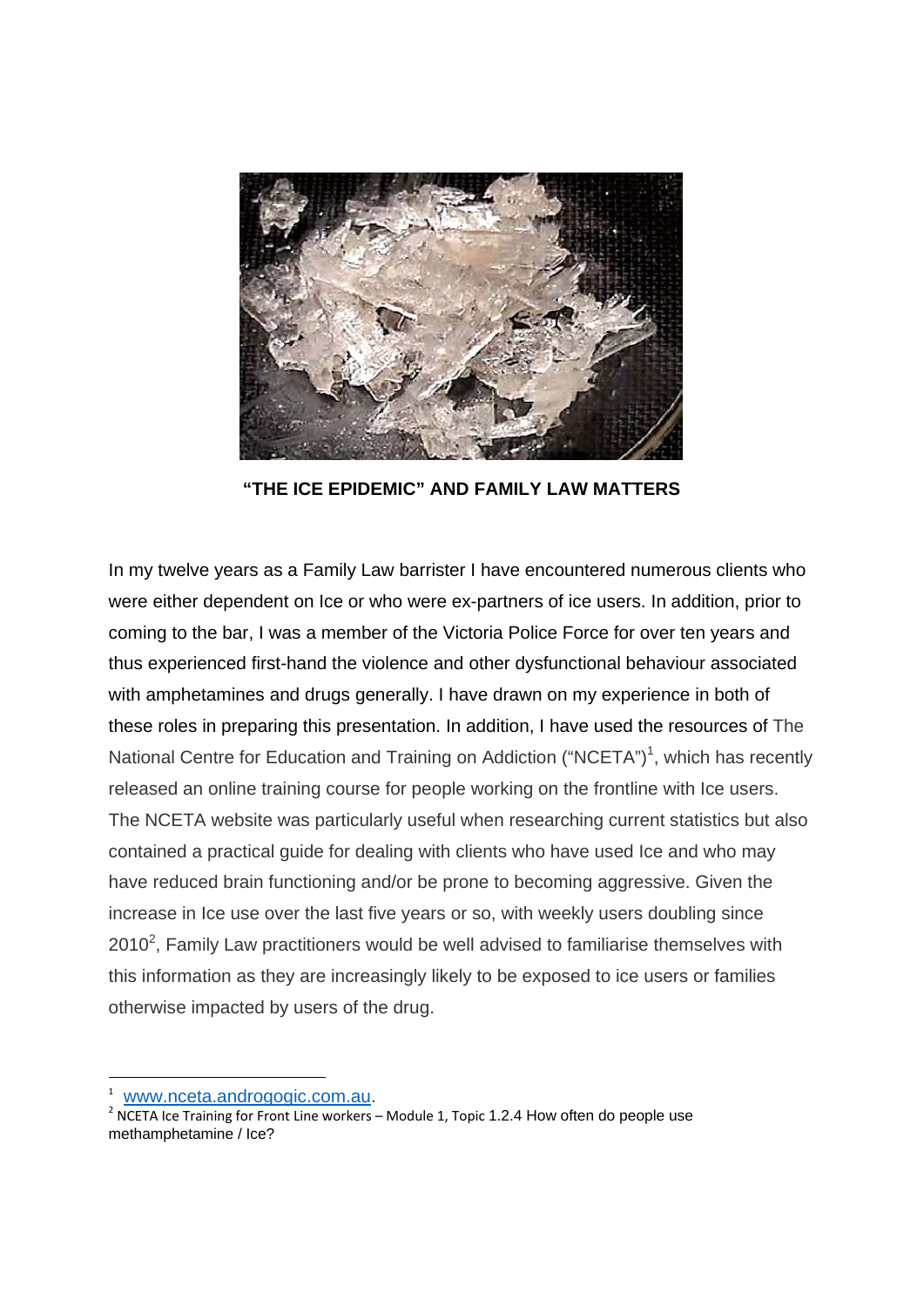#### **A bit about Ice itself**

Ice is otherwise known as crystal methamphetamine. There are different forms of methamphetamine - Speed, base and Ice crystal methamphetamine. Ice is usually the most potent of this group (depending on purity) and now the most commonly available in Australia.

Ice is a stimulant and thus increases alertness and physical activity. It consequently acts quite differently from other drugs such as depressants, which as their name suggests depress the central nervous system or hallucinogens which distort a person's perception of reality.

It is called Ice because of its white crystals although it can come in other colours or even be colourless.

Its potency is increased by the fact that it is most often smoked thus reaching the brain and blood stream more quickly than drugs taken orally such as Speed which used to be the drug of choice for amphetamine users.

Although its popularity appears to be relatively recent, methamphetamines have a long history. In the past Methamphetamines have been used to treat all kinds of disorders where a stimulant may assist, such as narcolepsy, fatigue and depression. As amphetamines are also known to decrease appetite they have commonly been used to assist people to lose weight. Methamphetamine is still available in the US as a diet pill.

#### **Why is Ice so problematic?**

In basic terms, Ice increases levels of dopamine and serotonin, which many will know are the chemicals involved in the reward/pleasure centre of the brain.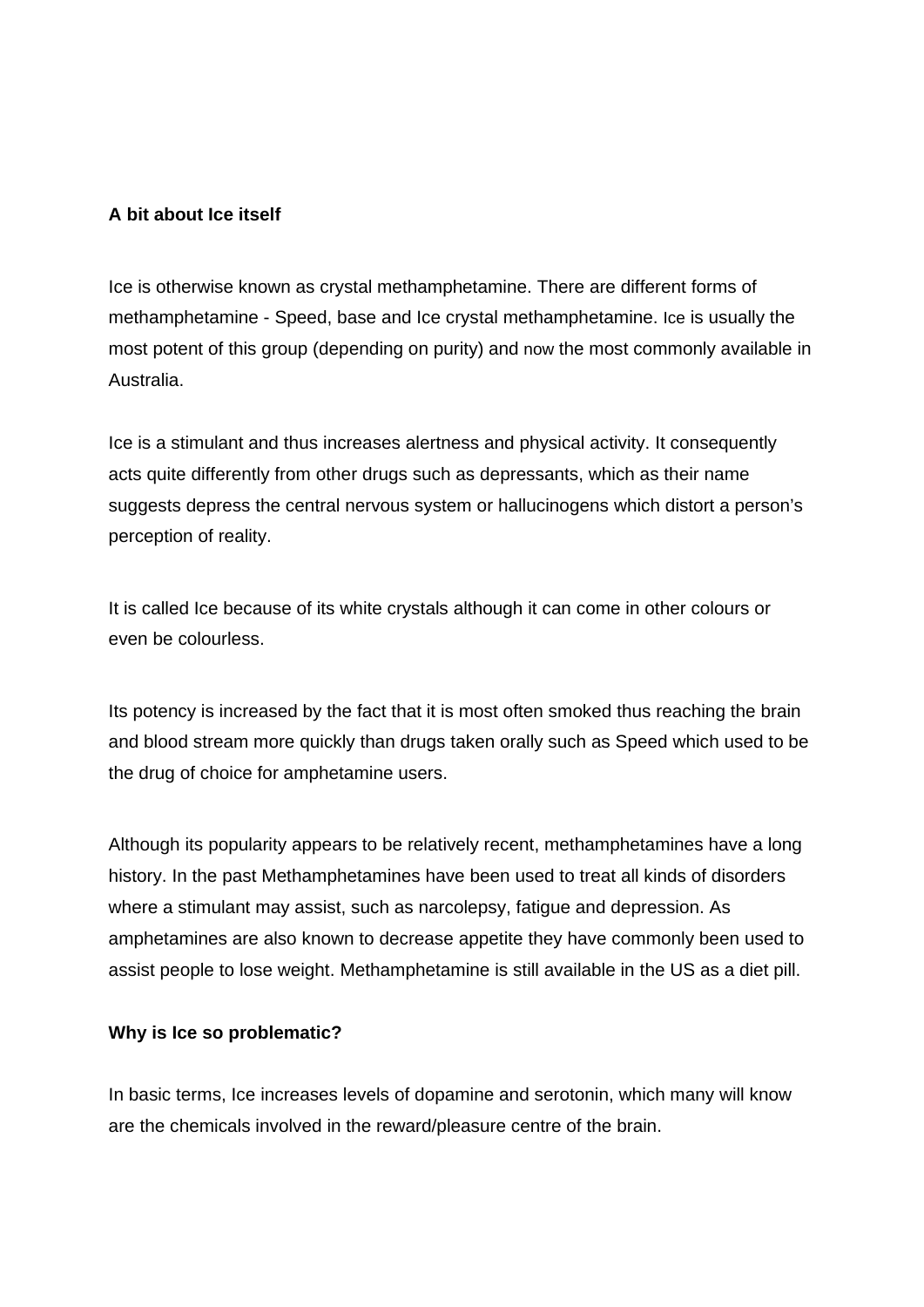Ice not only increases these levels but does so rapidly due to a combination of its chemical make-up and the way it is used. Its potency results in an experience of euphoria as well as an increase in confidence and energy.

The problem is that the brain is very adaptable. As a consequence of regular use the dopamine receptors have a reduced ability to release dopamine naturally. The resulting impact is that long term users require the chemical stimulant just to feel normal and ever increasing amounts to get 'high'.

#### **Identifying clients who may be Ice users**

Family Law practitioners, unlike police or emergency staff, are less likely to see clients actually under the influence of Ice. The issue is commonly comes to light as an allegation made by the estranged partner or though police or DHHS material.Ice users, who are not actually under the influence, may appear anxious, depressed, restless and unable to concentrate or focus but these characteristics are common in many of our Family Law clients. One of the common physical traits of an Ice user are sores on the arms and face (and associated skin picking and scratching) but this may not be readily apparent.

The challenge therefore for the legal practitioner, either dealing with a client who is using Ice or a client who alleges their former partner is a user, is to confirm this as the issue.

The solution is often to seek orders for random supervised drug screens, however drug screening has its limitations.

Random urine drug screens are the most common form of testing in our court system. Unfortunately, with hard drugs such as Ice, such testing is often ineffectual. Especially,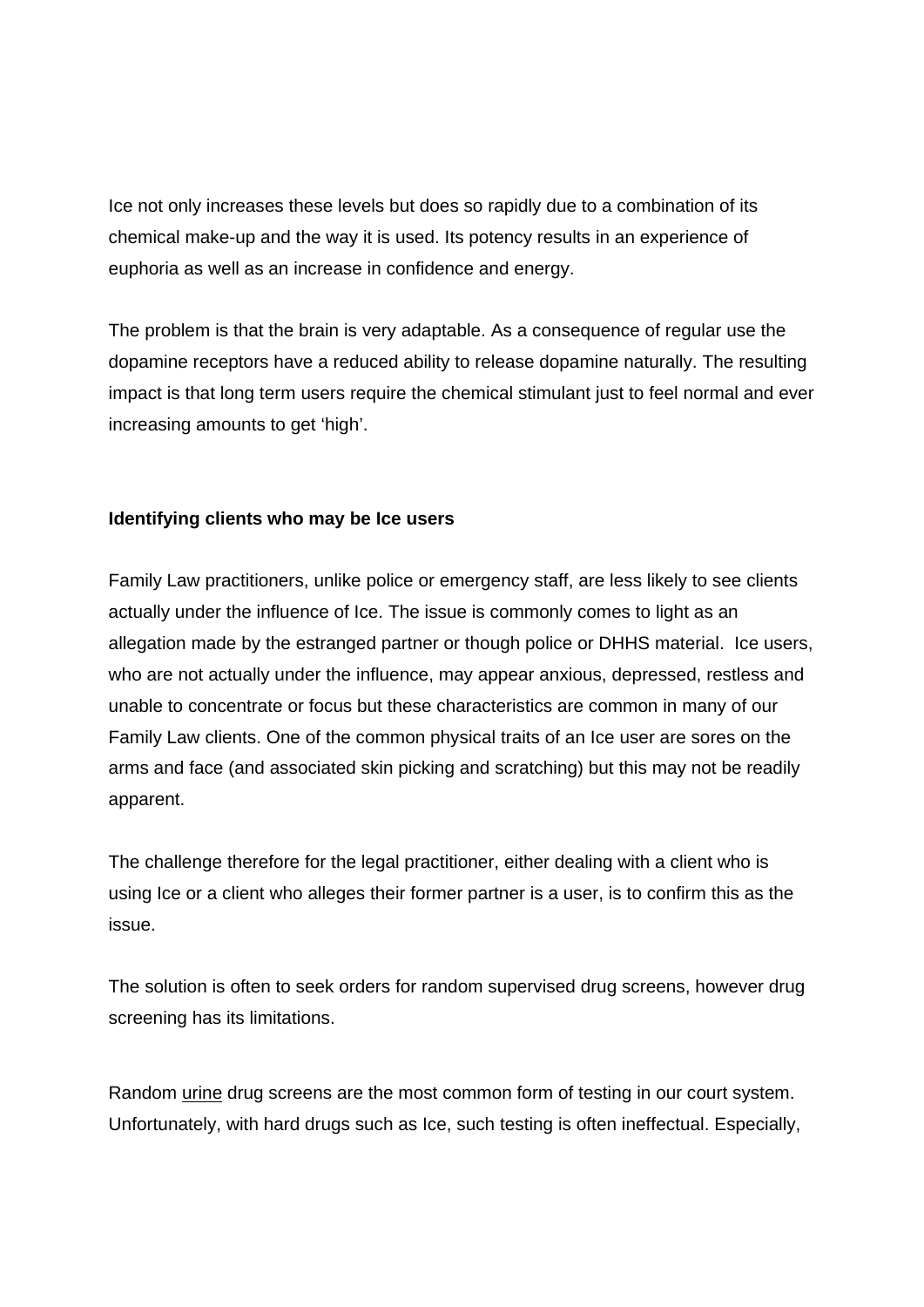since Ice will be more or less out of the system within 48 to 72 hours. Urine testing is also open to abuse through questionable supervision, dilution etc.

Hair testing is becoming more common but it too has its shortcomings, the main one being the cost, which can be in excess of \$1,000. Further to this, hair testing will not detect drugs used in the preceding seven to ten days nor use prior to about four months. This is because the most recent use will be in the hair follicle, which is below the scalp line. The earlier use is often not caught because only about three cm of hair is tested. (Longer hair is not regularly tested because it is less reliable due to exposure to sun, hair colour, shampoo, chlorine etc.)

Another limitation is that hair testing cannot detect one off use nor distinguish between a heavy binge early in the hair cycle or more moderate regular use throughout. Thus it cannot confirm either way when a client says they ceased using at an earlier point in time.

# **Matters to take into consideration in dealing with a client who is (or has been) a regular Ice user**

Long term Ice use affects the brain functioning in a number of significant ways and many of these will impact the way we obtain instructions and deal with clients generally in Family Law.

Long terms Ice users may have any or a number of the following characteristics:

- Poor self-control;
- Poor decision making skills;
- Inability to see the 'bigger picture';
- Poor planning ability;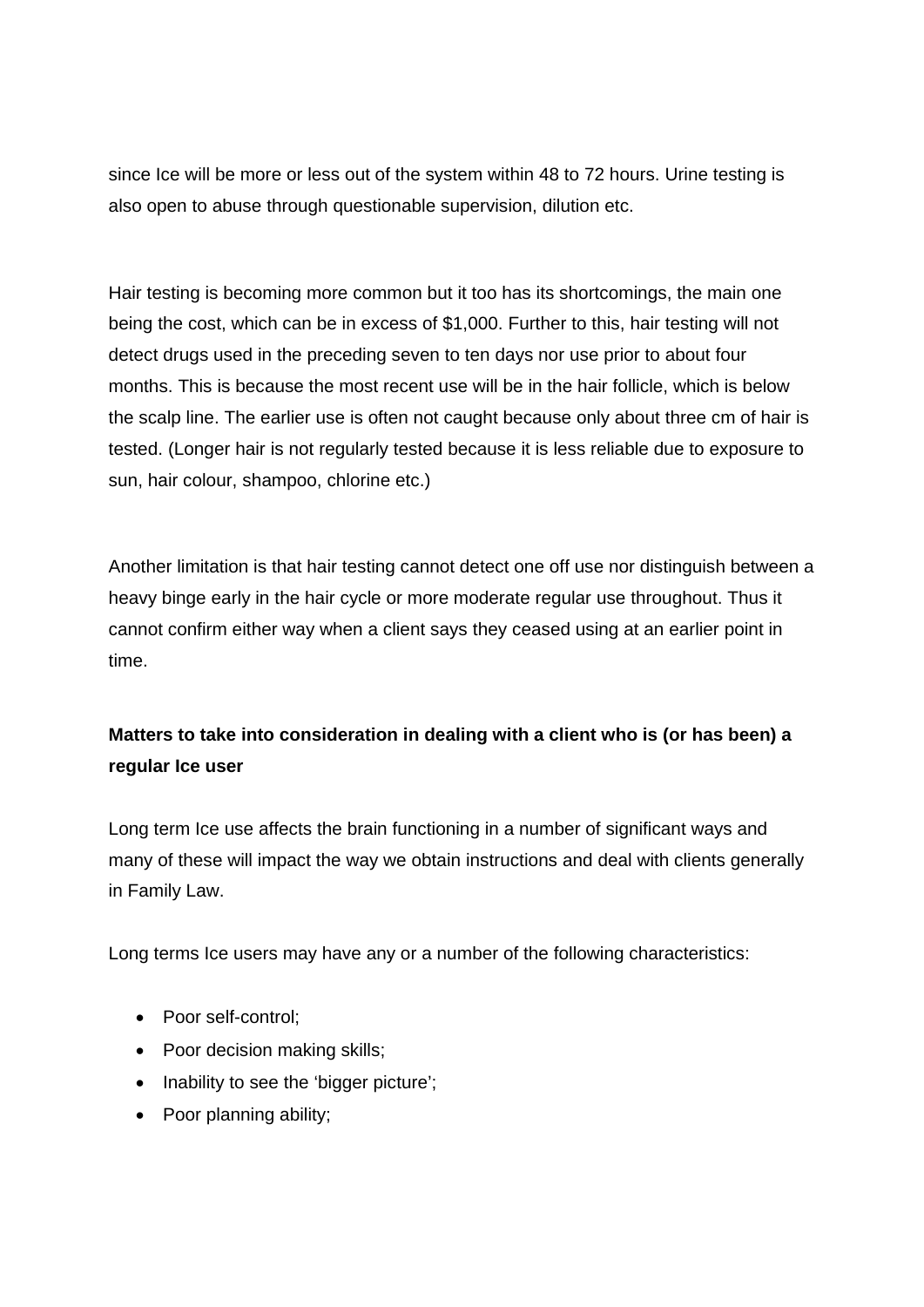- Poor organisational skills;
- Poor problem solving abilities;
- Generally reduced mental processing abilities;
- Poor concentration;
- Impulsivity;
- Poor memory;
- Inability to finish tasks;
- $\bullet$  Difficulty learning or taking in new information.<sup>3</sup>

It's easy to see how any one of these factors could impact on obtaining information from and/or advising a client who is or has been a regular Ice user.

The NCETA has suggested that in dealing with such clients the following tips may be of assistance:

- **Repeat** important information or use written instructions;
- Use **reminders** and memory aids;
- **Follow-up** assertively;
- Have more frequent but shorter appointments.<sup>4</sup>

#### **Ice users and aggression**

One of the main concerns when dealing with Ice users is the common belief that they are prone to violence. Whilst it is true that some Ice users will become aggressive the majority of Ice users are more likely to suffer from major depression and/or to commit suicide.

<sup>&</sup>lt;sup>3</sup> Topic 2.2 Ice withdrawal and long-term effects

 $4$  Topic 3.1.4 -Implications for interacting with long term Ice users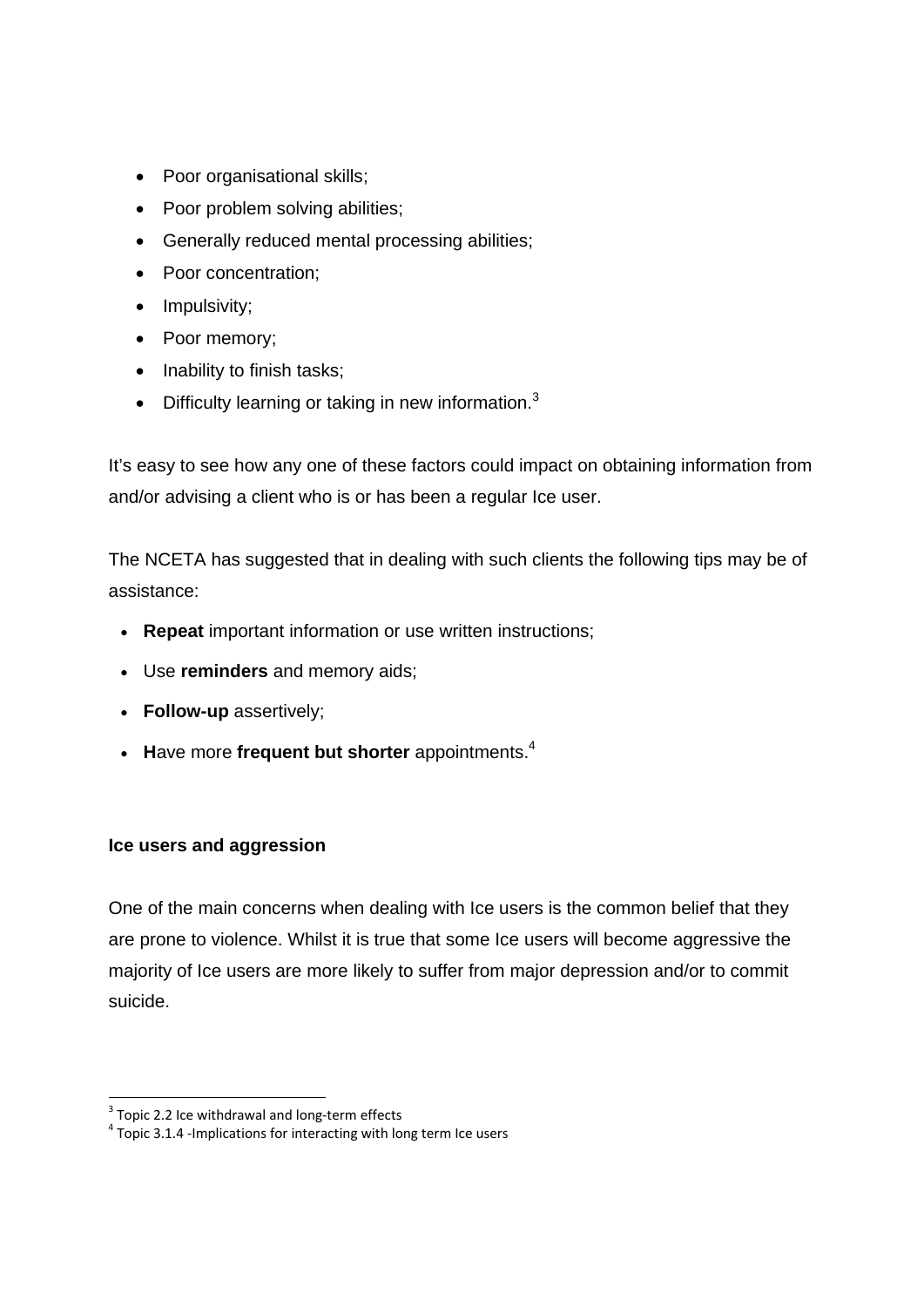Nonetheless, it is important for practitioners to be wary that some clients may be more easily agitated.

The NCETA have developed a systematic approach to dealing with Ice users who become hostile or aggressive.

# **If you are interviewing or counselling a person and they become hostile or aggressive, you should IMMEDIATELY:**

- 1. Stop counselling /interviewing.
- 2. Consider withdrawing from the area /vicinity of the person.
- 3. Consider activating a duress alarm if available.
- 4. Call for assistance.
- 5. Attempt to de-escalate the situation.

**When communicating with an aggressive / hostile person:**

- 1. A calm approach will help to de-escalate the situation.
- 2. Use an even and calm tone, volume, and rate avoid jargon.
- 3. Be concise and keep it simple.
- 4. Use the person's name (if known) or try to establish rapport if unknown.
- 5. Acknowledge any grievances and indicate a willingness to help ask openended questions about the cause of their current anger or distress (e.g., Tell me what happened today? What can I do to help you right now?).
- 6. Show concern through non-verbal (e.g., nodding your head) and verbal (e.g., I understand how you feel… tell me about that…) responses.
- 7. Ask the person if they would like some time to think before responding (e.g., I'll give you a minute or two to think about this, but I'll be right here).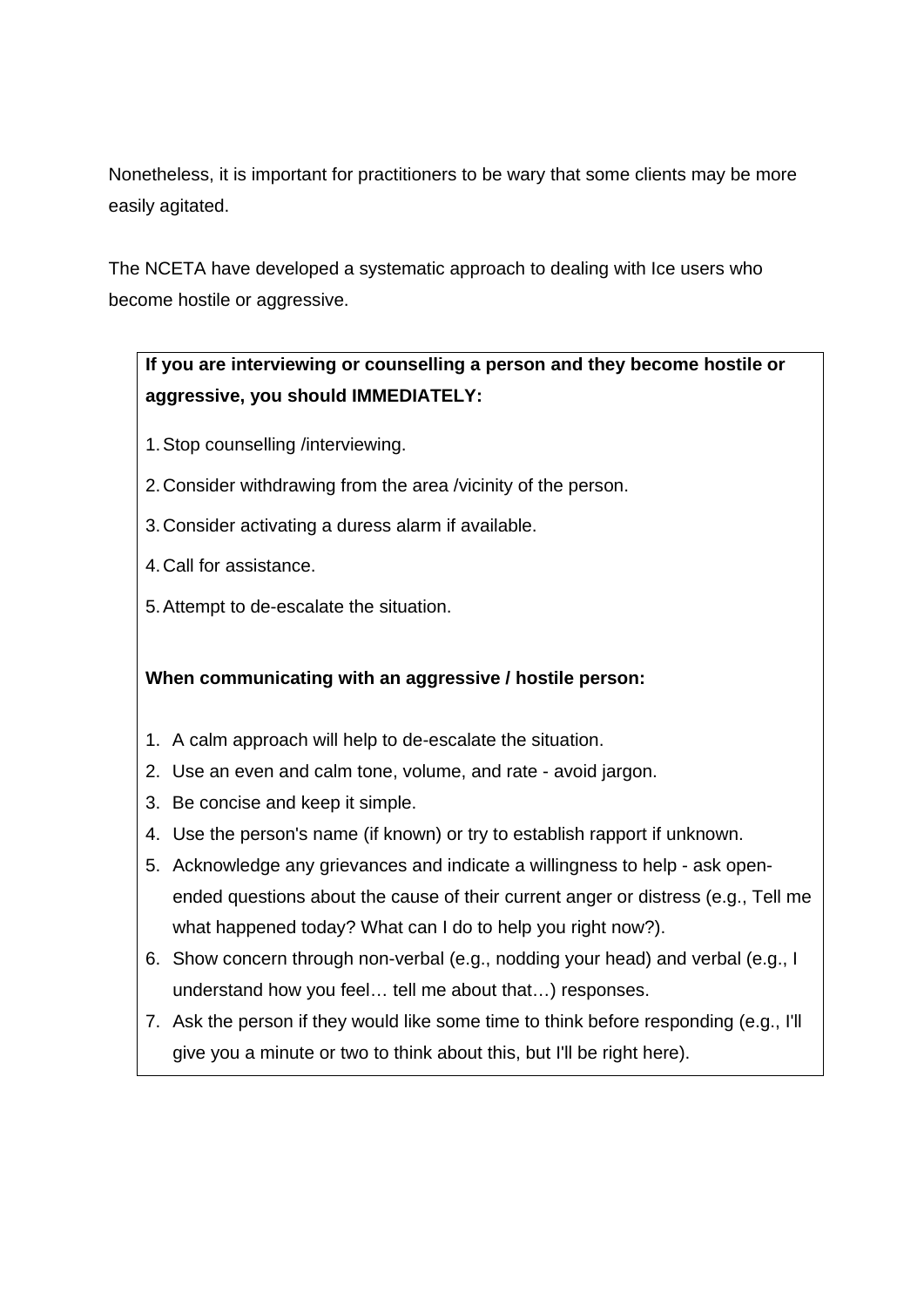- 8. Negotiate realistic options to resolve the situation and be clear about what you are trying to achieve (e.g., I want to help, and we need to talk this through but I can't understand you when you're shouting…).
- 9. If your organisation has a safe room, take the person to that room. Where possible a safe room should include subdued lighting, a duress alarm, and dual entry / exit points.
- 10. If the person has used crystal methamphetamine, reassure them that the uncomfortable feelings will pass with rest and time.
- 11. As a communicator, always appear confident even if you do not feel it.

# AVOID:

- 1. "No" language.
- 2. Arguments.
- 3. Threats.
- 4. Being blocked from the exit (stand near the exit if possible) and do not block the person's exit.
- 5. Promises that cannot be kept.

# **Professional safety**

Use the Ice principle wherever possible: **ISOLATE CONTAIN** EVACUATE

# **Examples of de-escalation strategies include:**

- 1. Implement your organisation's policies and procedures (e.g., Code Grey / Code Black responses) including a coordinated team response where appropriate.
- 2. Quickly scan the immediate area including duress alarms, exits, bystanders and potentially dangerous objects.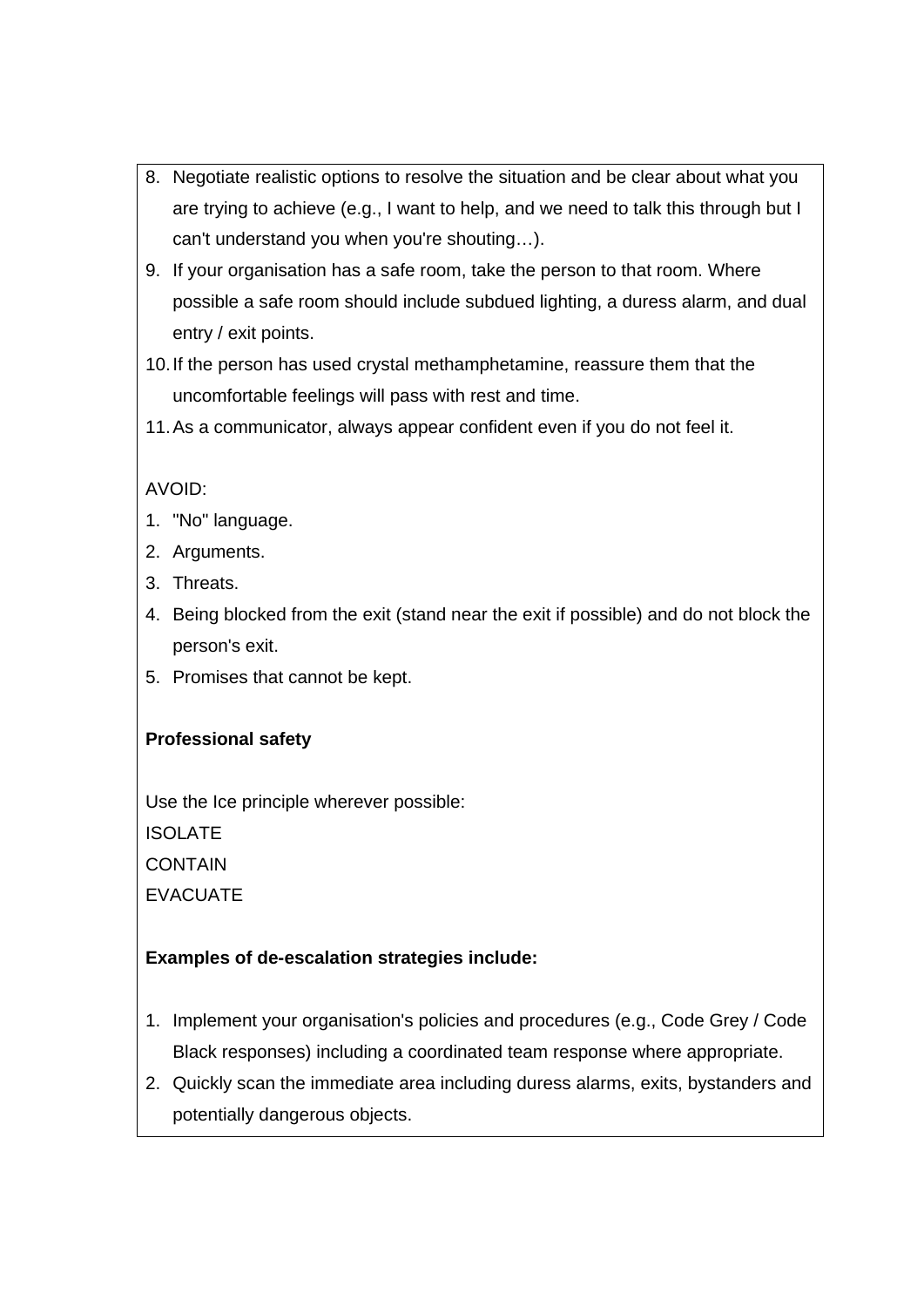- 3. Judge the immediate risks and decide on the most suitable approach (e.g., decide whether to leave and call for assistance or to stay and respond).
- 4. ONE staff member (i.e., the communicator) should take control of the situation and communicate with the person. The communicator will need to be confident and calm.
- 5. The communicator should place other workers on stand-by. Another staff member should be present to observe or step in ONLY IF REQUIRED. The observer should be ready to call for immediate assistance.
- 6. The observer should create some physical space by ushering bystanders away from the area and prevent others from entering.
- 7. Consider removing any items that you may have and which could become a personal hazard (e.g., necklaces, eyeglasses, pens, and keys).
- 8. Adopt an open body posture (i.e., arms by sides, palms forward, move slowly).
- 9. The communicator should ALWAYS remain in front or to the side of the person and out of striking distance.
- 10. Monitor eye contact too much appears threatening and too little implies indifference.
- 11. Ensure that a safe distance (e.g. out of striking distance) is maintained between the staff member and service user at all times (i.e., give them space).
- 12. Mirror body language (e.g., if the person is seated, sit with them; if they are pacing, walk with them). This shows that you understand what the person is going through (empathy) and you are neither threatening nor vulnerable.<sup>5</sup>

## **Other consequences of Ice use which may impact on Family Law**

Long term Ice users are also at risk of a number of mental health issues which are likely to have potentially serious consequences on their parenting ability including:

  $<sup>5</sup>$  Topic 4.1 Managing critical incidents</sup>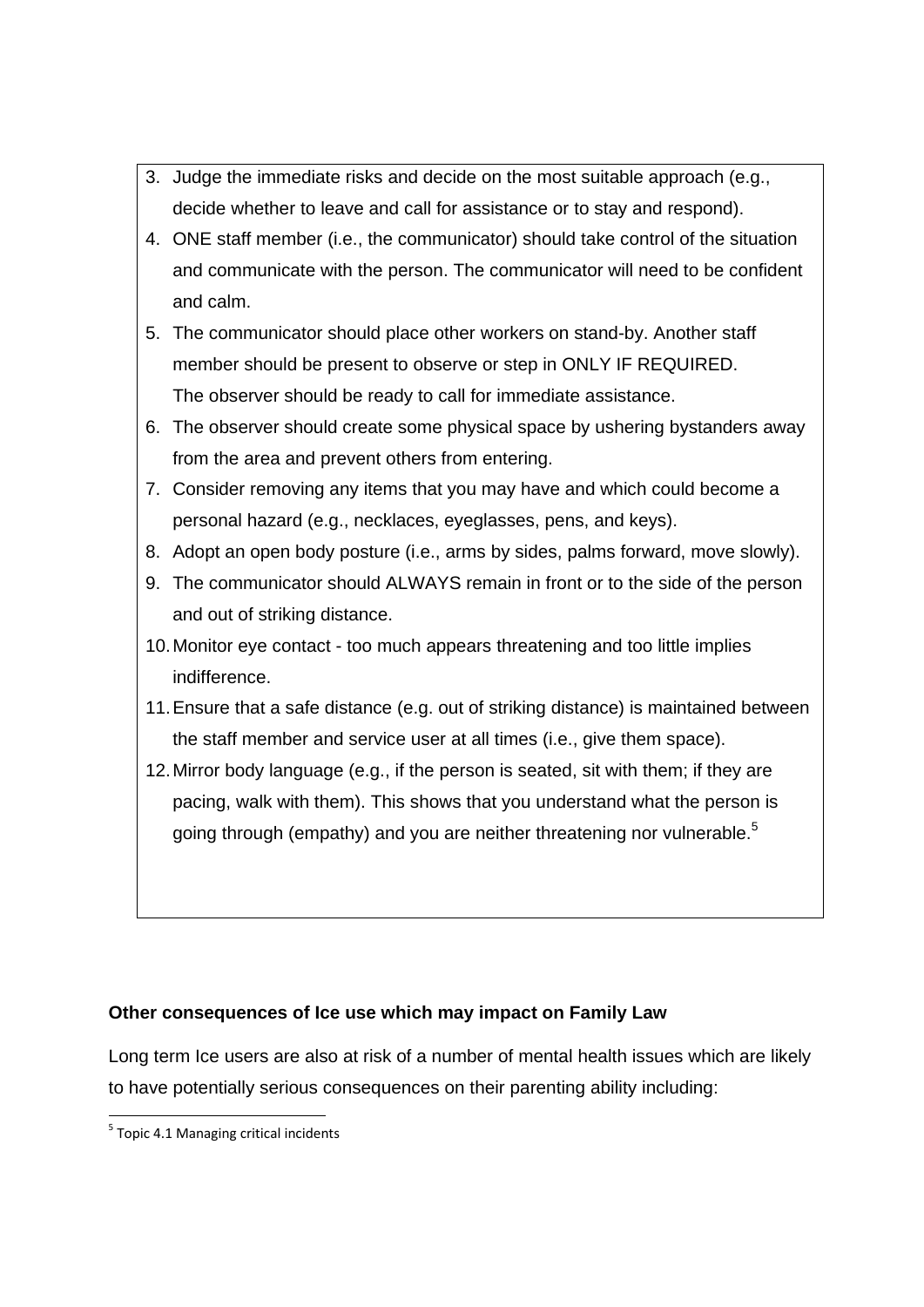- Long term sleeping problems;
- Extreme mood swings including depression and possibly suicidal feelings;
- Anxiety, paranoia, and psychotic symptoms including hallucinations and delusions;
- Finnking changes including memory loss and difficulty concentrating.<sup>6</sup>

Practical consequences include loss of employment, loss of licence and financial difficulties which will all necessarily impact on any orders that can be sought.

#### **Strategic approach in the Family Law jurisdiction**

Having identified a client as an Ice user or even a former user, the best advice is to get them practical assistance as soon as practicable. Pushing for unsupervised time will often merely set them up to fail. Ice use is a chronic relapsing condition which a person is unlikely to be able to manage on their own. In my experience people who concede their issues and seek appropriate treatment, especially prior to any court orders, are treated much more favourably by the courts (and have much better treatment outcomes).

Even when long term users are able to quit Ice without treatment, as indicated above there are long term health consequences which are likely to impact on their ability to parent and which may need to be factored into any parenting orders.

On the flip side, when a client alleges a former partner is a long term Ice user, practitioners are often quick to seek orders 'with the lot'. This is because the matter has often come to a head following a critical incident involving violence or threat of suicide. Applications frequently include drug testing, anger management, parenting courses and a psychiatric assessment. However, if the real problem is Ice dependence then there is little or nothing to be achieved by attending a men's behaviour change program or on spending money obtaining a psychiatric assessment when the aggression and mental

 $6$  Topic 2.2 – Ice withdrawal and long-term effects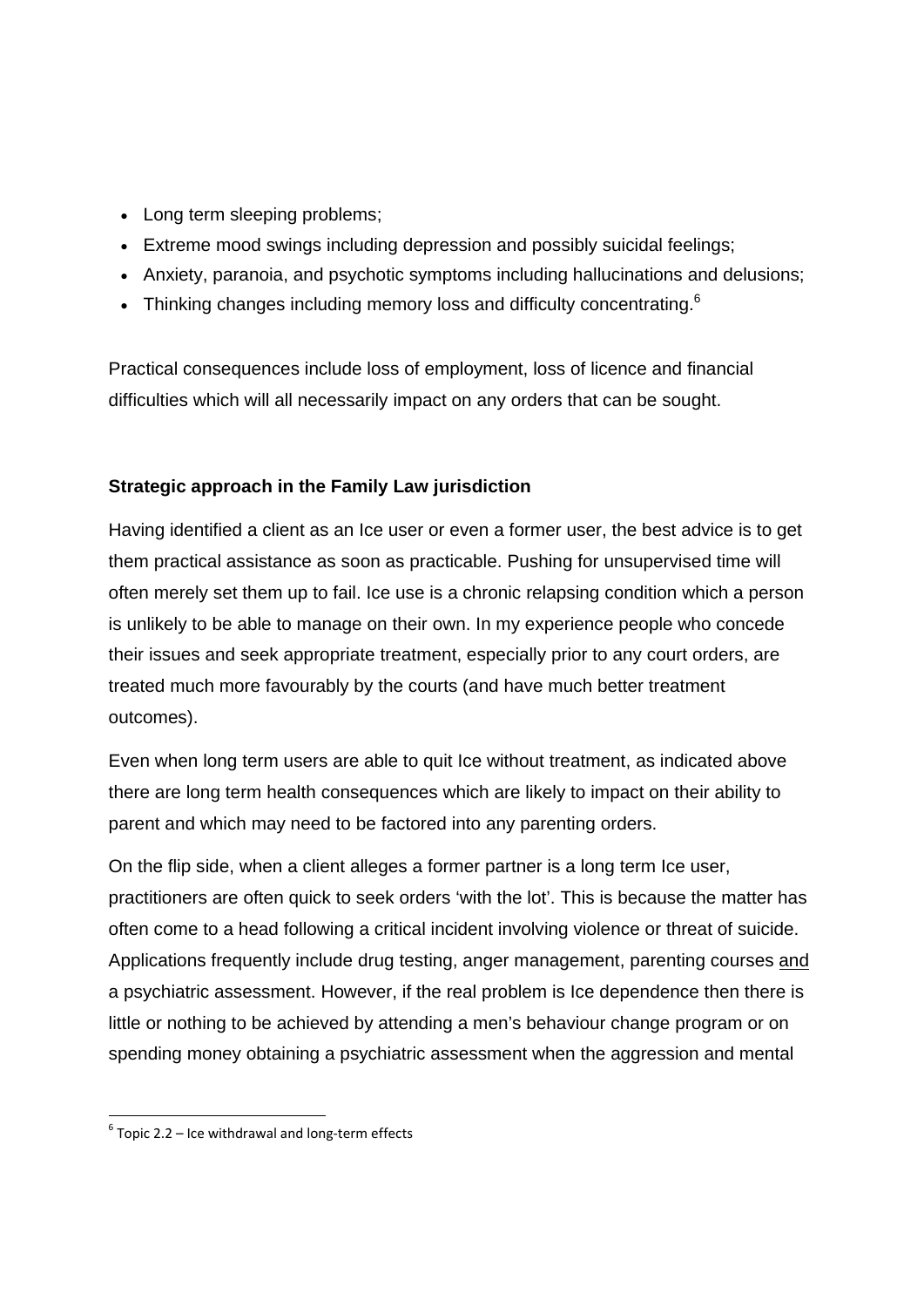health issues are by-products of the dependence. Little or nothing will improve until the primary addiction is addressed.

#### **Practical help and referrals for clients**

Intervention and referral will depend on what stage the client is at with respect to their drug use.

Early stages may be dealt with effectively with education and out service counselling whilst clients who are dependent on Ice, will probably require time at a detox centre and/or long term residential rehabilitation.

It is also very important to be aware that Ice users commonly experience a **'**crash' upon withdrawal from the drug, where they cannot sleep and are irritable and anxious. This may last up to two weeks and may lead to depression, paranoia and even suicide. It is thus vital they seek professional help and never try and detox on their own.<sup>7</sup>

## **Practical help for families**

The Victorian Government has developed an Ice Action Plan which involves workshops and a support guide.

The aim is to assist families to identify when a person has an Ice problem and to assist with getting them support and the help they need.

Workshops have been developed and are being delivered by Turning Point, Self Help Addiction Resource Centre (SHARC) and the Bouverie Centre.

To find out more there is an advice line which is 1800 Ice Advice.

  $7$  Topic 2.2. 1 Ice withdrawal indicators